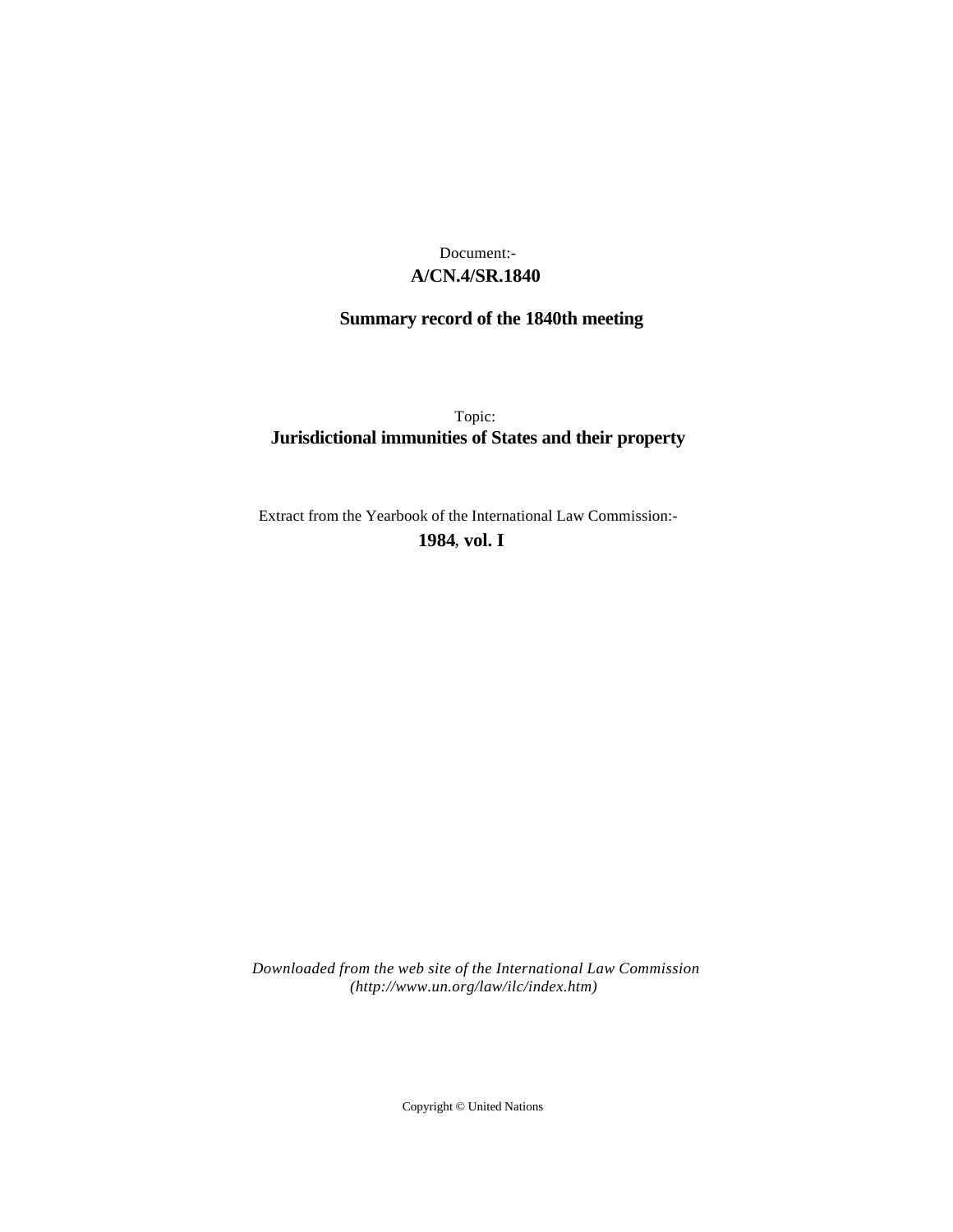commercial government service. A problem arose when State-owned vessels were used in commercial service; that was another aspect of commercial activity which the Commission had discussed in connection with an earlier article. Since the arrest of a vessel was involved, the case was on the borderline between exceptions to State immunity in the adjudicative field and the concept of immunity from attachment. Accordingly, any provision on the matter had to take both aspects into consideration and also make clear the fact that it related exclusively to commercial service and did not apply to naval ships or to State-owned ships used for non-commercial service.

19. In his review of legal writings *(ibid.,* paras. 216- 228), the Special Rapporteur had mentioned a number of writers who upheld the doctrine of absolute immunity, but he would also doubtless agree that the list of authors who endorsed the restrictive concept of immunity could have been much longer.

20. Lastly, the Special Rapporteur had commented on sister-ship jurisdiction in connection with the House of Lords decision in *The "I Congreso del Partido"* case in 1981 *(ibid.,* para. 41) and had stated that "the basis for the assumption and exercise of sister-ship jurisdiction is not completely free from controversy" *(ibid.,* para. 155). Sister-ship jurisdiction as applied in the English courts derived directly from the International Convention relating to the Arrest of Seagoing Ships, signed at Brussels in 1952.<sup>6</sup> To date, there were 31 States parties to the Convention, by no means all of them European countries, for they included Fiji, Guyana, Mauritius, the Syrian Arab Republic and Togo. The purpose of sistership jurisdiction was to deal with the problem of the impossibility of arresting the specific vessel in commercial service which had caused the incident giving rise to a maritime claim. In cases of that type, it had been agreed at the 1952 Brussels Conference that, subject to certain conditions, the claimant could arrest a sister ship of the vessel whose service had given rise to the claim.

21. It was important to remember that, in United Kingdom judicial practice, sister-ship jurisdiction was subject to very strict conditions. For example, *The "Sennar" (No. 2)* case, a very recent one reported so far only in the *Financial Times* of 8 June 1984, had not involved a problem of State immunity, but sister-ship jurisdiction had been invoked, first in the courts of the Netherlands and subsequently in the English courts. The purpose had been to avoid a jurisdictional clause included in the contract in the interests of the Sudanese party to the transaction. The contract had related to the export of groundnuts shipped from Sudan to the Netherlands, with a stipulation that it was governed by Sudanese law and that the courts of Khartoum or Port Sudan had exclusive jurisdiction over any dispute arising out of the contract. The Court of Appeal in London had refused to allow sistership jurisdiction for the benefit of the claimants and had taken the same view as the Netherlands court earlier, namely that the case fell within Sudanese jurisdiction.

#### *The meeting rose at 12.40 p.m.*

### **1840th MEETING**

*Thursday, 14 June 1984, at 10.05 a.m.*

#### *Chairman:* Mr. Alexander YANKOV

*Present:* Chief Akinjide, Mr. Balanda, Mr. Diaz Gonzalez, Mr. El Rasheed Mohamed Ahmed, Mr. Evensen, Mr. Francis, Mr. Jagota, Mr. Koroma, Mr. Lacleta Mufioz, Mr. Mahiou, Mr. Malek, Mr. McCaffrey, Mr. Ni, Mr. Ogiso, Mr. Quentin-Baxter, Mr. Razafindralambo, Mr. Reuter, Sir Ian Sinclair, Mr. Stavropoulos, Mr. Sucharitkul, Mr. Thiam, Mr. Ushakov.

**Jurisdictional immunities of States and their property** *(continued)* **(A/CN.4/363 and Add.l,***<sup>1</sup>*  **A/CN.4/ 371,<sup>2</sup> A/CN.4/376 and Add.l and 2,<sup>3</sup> A/CN.4/L.369, sect. C, ILC (XXXVI)/Conf. Room Doc.l and Add.l)**

### [Agenda item 31

### DRAFT ARTICLES SUBMITTED BY THE SPECIAL RAPPORTEUR<sup>4</sup> *(continued)*

ARTICLE 19 (Ships employed in commercial service) *and* ARTICLE 20 (Arbitration)<sup>5</sup> (continued)

1. Mr. QUENTIN-BAXTER said that he had been unable to participate actively tin the discussion of draft articles 16 to 18, which contained provisions that were perhaps necessary and interesting but were of somewhat limited application. Draft article 19, however, dealt with the very important matter of ships, a special case that had to be considered in its own right. Yet some of the ele-

4 The texts of the draft articles considered by the Commission at its previous sessions are reproduced as follows:

*Part I* of the draft: (a) art. 1, revised, and commentary thereto adopted provisionally by the Commission: *Yearbook* ... *1982,* vol. II (Part Two), pp. 99-100; *(b)* art. 2: *ibid.,* pp. 95-96, footnote 224; texts adopted provisionally by the Commission—para. 1 *(a)* and commentary thereto: *ibid.,* p. 100; para. 1 (g) and commentary thereto: *Yearbook* ... *1983,* vol. II (Part Two), p. 21; (c) art. 3: *Yearbook* ... *1982,* vol. II (Part Two), p. 96, footnote 225; para. 2 and commentary thereto adopted provisionally by the Commission: *Yearbook ... 1983,* vol. II (Part Two), p. 21; *(d)* arts. 4 and 5: *Yearbook ... 1982,* vol. II (Part Two), p. 96, footnotes 226 and 227.

*Part II* of the draft: (e) art. 6 and commentary thereto adopted provisionally by the Commission: *Yearbook* ... *1980,* vol. II (Part Two), pp. 142 *et seq.\* (/) arts. 7, 8 and 9 and commentaries thereto adopted provisionally by the Commission: *Yearbook* ... *1982,* vol. II (Part Two), pp. 100 *et seq.; (g)* art. 10 and commentary thereto adopted provisionally by the Commission: *Yearbook* ... *1983,* vol. II (Part Two), pp.22-25.

*Part III* of the draft: *(h)* art. 11, *Yearbook* ... *1982,* vol. II (Part Two), p. 95, footnote 220; revised text: *ibid.,* p. 99, footnote 237; (/) art. 12 and commentary thereto adopted provisionally by the Commission: *Yearbook* ... 1983, vol. II (Part Two), pp. 25 et seq.; (j) arts. 13 and 14: *ibid.,* pp. 18-19, footnotes 54 and 55; revised texts: *ibid.,* p. 20, footnotes 58 and 59; *(k)* art. 15 and commentary thereto adopted provisionally by the Commission: *ibid.,* p. 22.

5 For the texts, see 1838th meeting, para. 25.

<sup>6</sup> See 1837th meeting, footnote 17.

<sup>1</sup> Reproduced in *Yearbook*... *1983,* vol. II (Part One).

<sup>2</sup>  *Idem.*

<sup>3</sup> Reproduced in *Yearbook... 1984,* vol. II (Part One).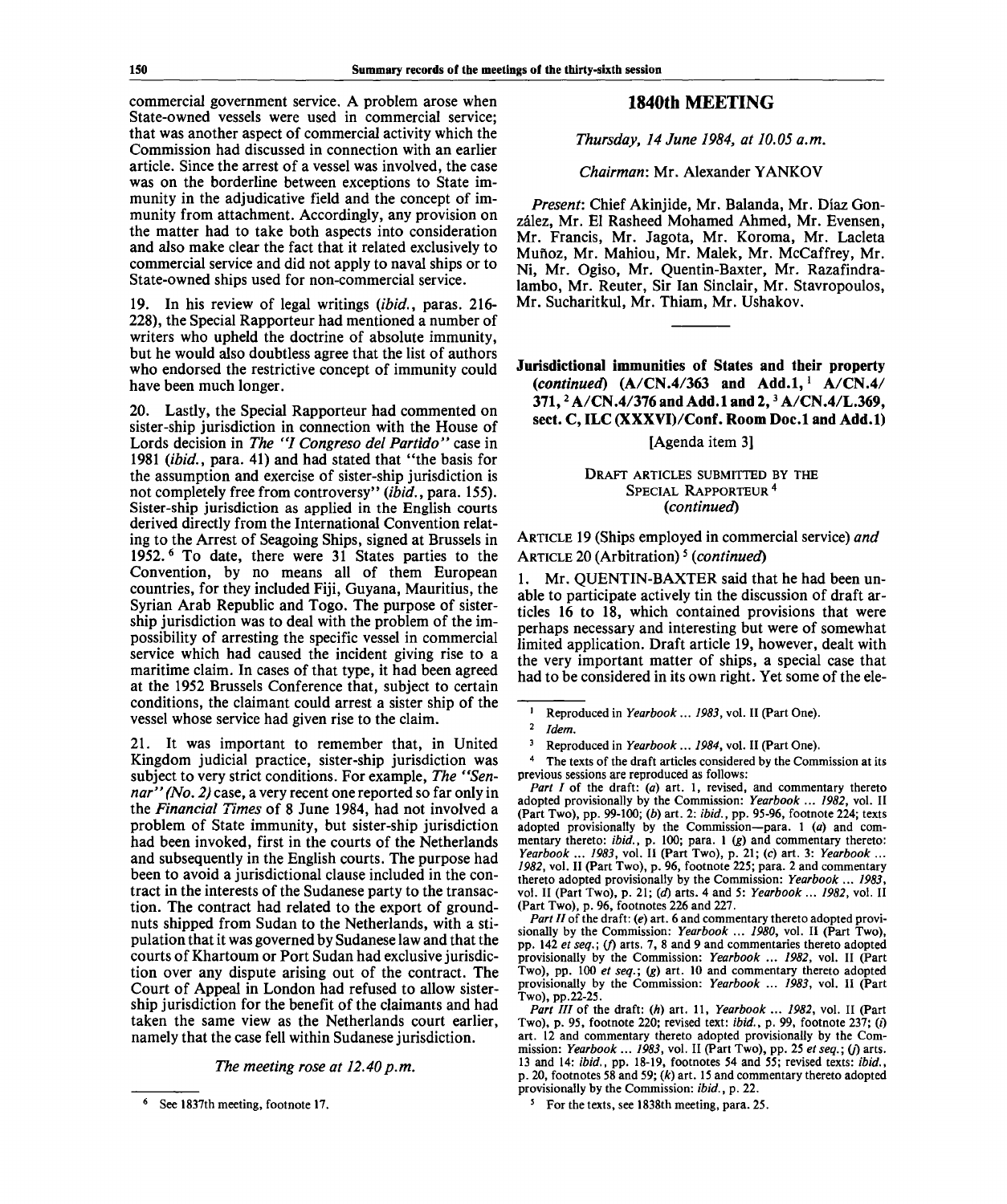ments included in alternatives A and B might well go beyond what was immediately necessary for the purposes of the article.

2. He was struck by the fact that the form of article 19 differed greatly from that of the other articles on exceptions to immunity. For example, both article 15, paragraph 1, and article 16, paragraph 1, began with the words: "The immunity of a State cannot be invoked...", while article 17, paragraph 1, stated: "Unless otherwise agreed, a State cannot invoke immunity...". If article 19 were cast in the same form, the question involved would still be sizeable but it would be more manageable.

3. As the Special Rapporteur had pointed out in his sixth report, shipping was a subject on which treaty law afforded ample guidance (A/CN.4/376 and Add.l and 2, paras. 198-214). The International Convention for the Unification of Certain Rules relating to the Immunity of State-owned Vessels, adopted at Brussels in 1926, specified in article 1:

Seagoing vessels owned or operated by States, cargoes owned by them, and cargoes and passengers carried on government vessels, and the States owning or operating such vessels, or owning such cargoes, are subject in respect of claims relating to the operation of such vessels or the carriage of such cargoes, to the same rules of liability and to the same obligations as those applicable to private vessels, cargoes and equipments.

4. Admittedly, the 1926 Brussels Convention was binding on only a minority of States—including, however, such maritime nations as the United Kingdom—but it provided a clear indication of a trend in the law. An even clearer indication, and one of a more general character, was to be found in the 1958 Geneva Conventions on the law of the sea, which had stemmed from the work of the Commission and constituted one of its most remarkable achievements. Both the Convention on the High Seas and the Convention on the Territorial Sea and the Contiguous Zone drew a very clear distinction between warships and government ships operated for non-commercial purposes on the one hand, and ships operated for commercial purposes, on the other. That distinction had stood the test of time, for it had been carried into the 1982 United Nations Convention on the Law of the Sea, together with most of the provisions of the 1958 conventions on the high seas and the territorial sea.

5. Despite the different views held on the subject of State immunity, in that respect the law with regard to ships was quite plain. Accordingly, if article 19 was simply formulated to read: "A State cannot invoke immunity from the jurisdiction of a court of another State in proceedings relating to ships engaged in commercial service", it would be enough to deal with an important but not very controversial issue. Unfortunately, the Special Rapporteur had included a vast amount of material in his report and both the commentary to and the texts of alternatives A and B dealt not only with immunity itself, but also with the problem of when immunity could be claimed. The attempt to deal with the very difficult question of the circumstances in which a Government's interest in a ship was sufficient to attract immunity involved an enormous range of problems. Indeed, the differences on the subject were so wide that it would be difficult to

devise a common rule even for the United States and United Kingdom systems.

6. In his report, the Special Rapporteur treated the nationality of ships as an issue different from that of ownership. In the 1958 Geneva Conventions on the law of the sea, however, attention had been focused on a ship's nationality, which was that of its flag. Under the law of the sea, nationality and ownership went together for the purpose of identifying a government ship employed for non-commercial purposes. On the other hand, in court proceedings many other factors were involved. In that regard, the report contained the inevitable reference to a ship being "sometimes considered as a piece of floating territory of the flag-State" *(ibid.,* para. 120). Yet that conception was known to be full of problems and it had been the subject of strong judicial ervolume and *i* had over the subject of strong junions.<br>criticism. In *The "Lotus"* case <sup>6</sup> before the PCIJ, Judge Lord Finlay had condemned the formula as exaggerated use of metaphor in relation to ships. In *The "Cristina"*  $(1938)$ ,  $^7$  Lord Atkin had similarly disapproved of Oppenheim's words regarding the character of ships. The Special Rapporteur had concluded that the distinctions in question, important as they were for certain other purposes, did not greatly affect the character of ships in the context of the topic under consideration. Therefore the Special Rapporteur had added that:

... ships, though *prima facie* governed by rules different from those to which common law submits other movables, are in the final analysis subject to such rules, and the courts "will not by their process, whether the sovereign is a party to the proceedings or not, seize or detain property which is his or of which he is in possession or control" *(ibid.*, para. 123),

quoting an extract from the decision by Lord Atkin in *The "Cristina",*<sup>8</sup> which had not been altogether satisfactory in terms of results.

7. For his own part, he preferred the view expressed by Justice Frankfurter of the Supreme Court of the United States in *Republic of Mexico et al.* v. *Hoffman* (1945):

... "possession" is too tenuous a distinction on the basis of which to differentiate between foreign government-owned vessels engaged merely in trade that are immune from suit and those that are not. Possession, actual or constructive, is a legal concept full of pitfalls.<sup>5</sup>

Those conclusions were supported by the judicial practice followed in the United Kingdom and in a number of Commonwealth countries since 1945. Many cases could be cited which demonstrated the impracticality of basing the distinction between two types of ships on possession or control.

8. One of the most significant steps forward would be to break through the jungle of concepts and adopt the very simple concept of a ship engaged in trade or of a ship employed for commercial purposes. A formula of that kind would not involve any of the difficulties of the old distinction between *acta jure imperil* and *acta jure*

<sup>6</sup> Judgment No. 9 of 7 September 1927, *P.C.I.J., Series A, No. 10.* 7 United Kingdom, *The Law Reports, House of Lords, Judicial*

*Committee of the Privy Council, 1938,* p. 485. 8

*Ibid.,* p. 490.

<sup>9</sup>  *United States Reports,* vol. 324 (1946), pp. 39-40.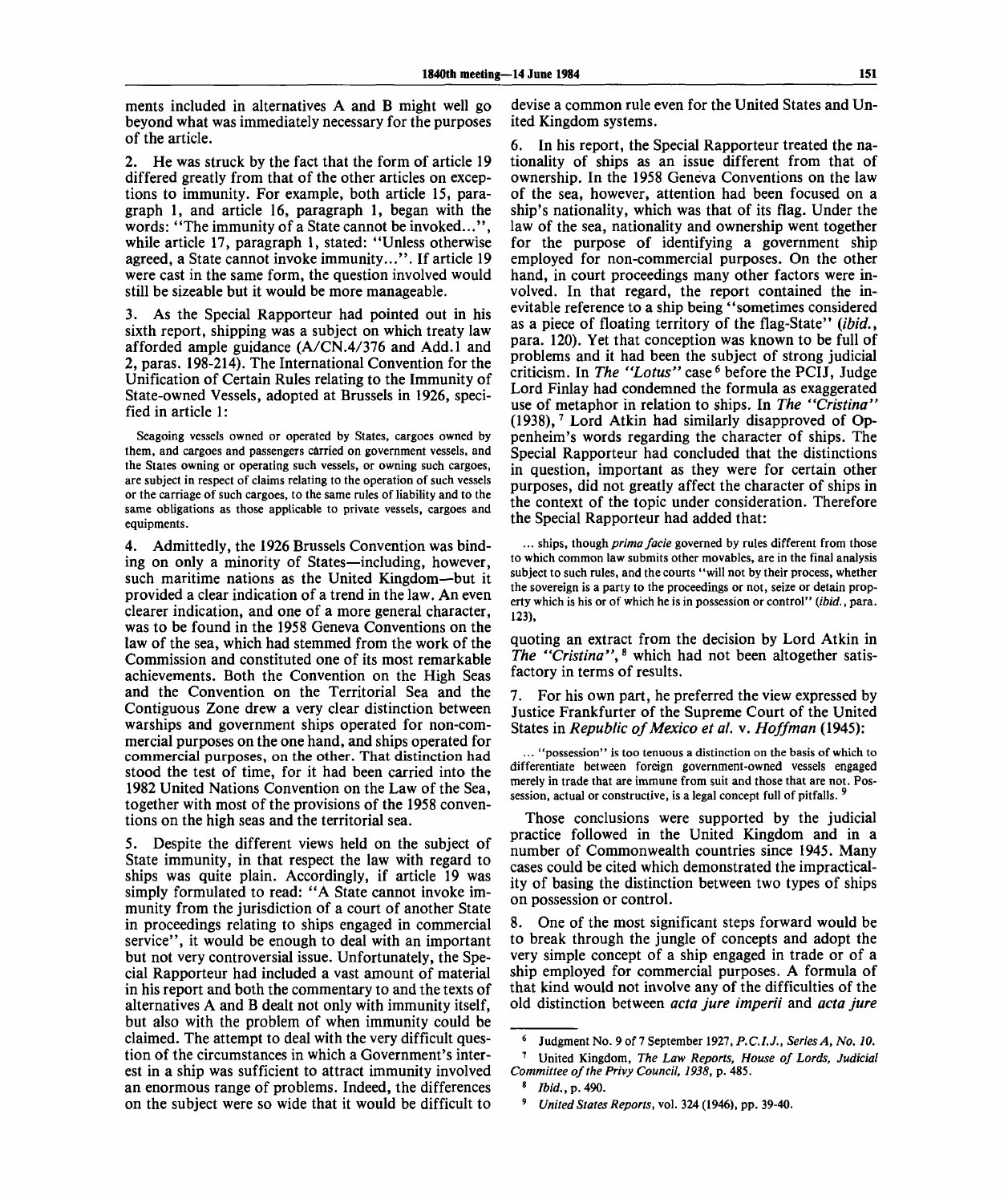*gestionis,* which had given rise to different rules in different countries and had led to different results on the same sets of facts. Again, the Special Rapporteur had perhaps paid undue attention to common-law precedents over the past 100 years. Personally, he would hesitate to saddle the jurists of the world with those precedents.

9. It might be necessary at a later stage to deal with the circumstances in which a Government could be held to have a sufficient connection with a ship in order to claim immunity. The immediate point, however, was to state the exception to State immunity so far as ships were concerned. A provision confined exclusively to such a statement would give rise to none of the extremely difficult issues to which he had referred. Article 19 would thus simply provide that a claim of immunity could not be made with respect to ships operated for commercial purposes.

10. Lastly, in framing article 19 it was desirable to avoid the use of terms such as ''action *in rem"* and "action *in personam",* which might not be readily understandable to lawyers from every legal system. The draft articles had to be brief and had to provide guidance to the whole world on certain important questions. To that end, terms peculiar to one particular system of law should be avoided.

11. Mr. NI observed that most of the material discussed in the section of the report on draft article 19 (A/CN.4/376 and Add.l and 2, paras. 119-230) derived from the practice followed under the common-law system, and that the terms employed and the conclusions reached drew largely on that system. It was explained that, since there was little judicial practice in support of the doctrine of "absolute" immunity, the Special Rapporteur had taken as his starting-point the so-called Anglo-American practice *(ibid.,* para. 144). The absence or scantiness of judicial decisions, however, should not be interpreted as lack of support for the rule of unrestricted immunity, for other expressions of opinion and attitudes existed and were no less authoritative than were judicial decisions.

12. The Special Rapporteur had given a highly interesting account of two divergent theories to explain the immunity of government trading ships, one based on State ownership, and the other on State possession. Then a third theory was advanced *(ibid.,* para. 221), according to which complete immunity was founded on the principle of the sovereign equality of States. It was apparent that the first two theories merely stated the different criteria for immunity already asserted in respect of public trading ships; only the third provided the ground namely the sovereign equality of States—for granting immunity to so-called State trading ships.

13. Six arguments were forcefully made in support of the non-immunity of public trading ships *(ibid.,* paras. 223-228) and they merited careful examination. The first suggested that immunity on a broad basis was outmoded. The second explained the reasons for assimilating the legal position of public trading ships to that of private ships. The third and sixth emphasized the lack of equity in placing the individual and the State on a different footing. The fourth concerned the dignity, equality and independence of States owning or operating the vessels. The fifth argument was based on the interests of safe navigation and was a valid one, although perhaps somewhat over-emphasized. For countries, including his own, which carried on foreign trade or transport through State enterprises having an independent legal personality of their own, the absence of immunity for ships owned or operated by them was unlikely to present any difficulty.

14. Nevertheless, alternative A for draft article 19 seemed much too lengthy and cumbersome. Paragraph 1, relating to the scope of application, did not appear to be necessary, since not all States had a separate admiralty or maritime jurisdiction, nor did all procedural systems draw a distinction between actions *in rem* and actions *in personam.* Paragraph 2 dealt with the non-immunity of ships used or intended for use for commercial purposes, while paragraph 3 set forth the conditions for the exercise of "sister-ship jurisdiction", a broadening of the scope of application of the article that would probably give rise to difficulties in connection with arrest or execution in maritime proceedings. It was doubtful whether the concept of such jurisdiction would be generally acceptable. Again, paragraph 5 included a number of notions, such as "control" as distinguished from "possession" or "interest" in the ship or cargo, that were not very clear and would need further clarification and study.

15. Alternative B was very much shorter, but certain terms called for elucidation. What was the exact meaning of "commercial service" and what was encompassed by the expression "commercial operations"? Furthermore, paragraph 2 of alternative B was probably unnecessary, for the reasons he had already given in connection with paragraph 1 of alternative A.

16. The object of draft article 20 was to deny immunity in the case of an agreement to submit to arbitration, but the article none the less gave rise to a difficult problem. The parties to a dispute sometimes preferred arbitration to judicial proceedings because it saved time and costs, apart from enabling the parties to choose freely the panel of arbitrators, the arbitration procedure and the law to be applied. In that connection, it was interesting to cite the Convention on the Settlement of Investment Disputes between States and Nationals of other States, signed at Washington in 1965,  $10$  which was adhered to by a majority of States. Article 26 specified that:

Consent of the parties to arbitration under this Convention shall, unless otherwise stated, be deemed consent to such arbitration to the exclusion of any other remedy...

Naturally, the provisions of the Washington Convention did not prevail over the national laws of States not parties to the Convention, but article 26 at least indicated the effect of an agreement to arbitrate *vis-a-vis* litigation in national courts.

17. There were some States in which the judiciary exercised a measure of control or supervision over arbitration and in which a matter might be submitted to a court

United Nations, *Treaty Series,* vol. 575, p. 159.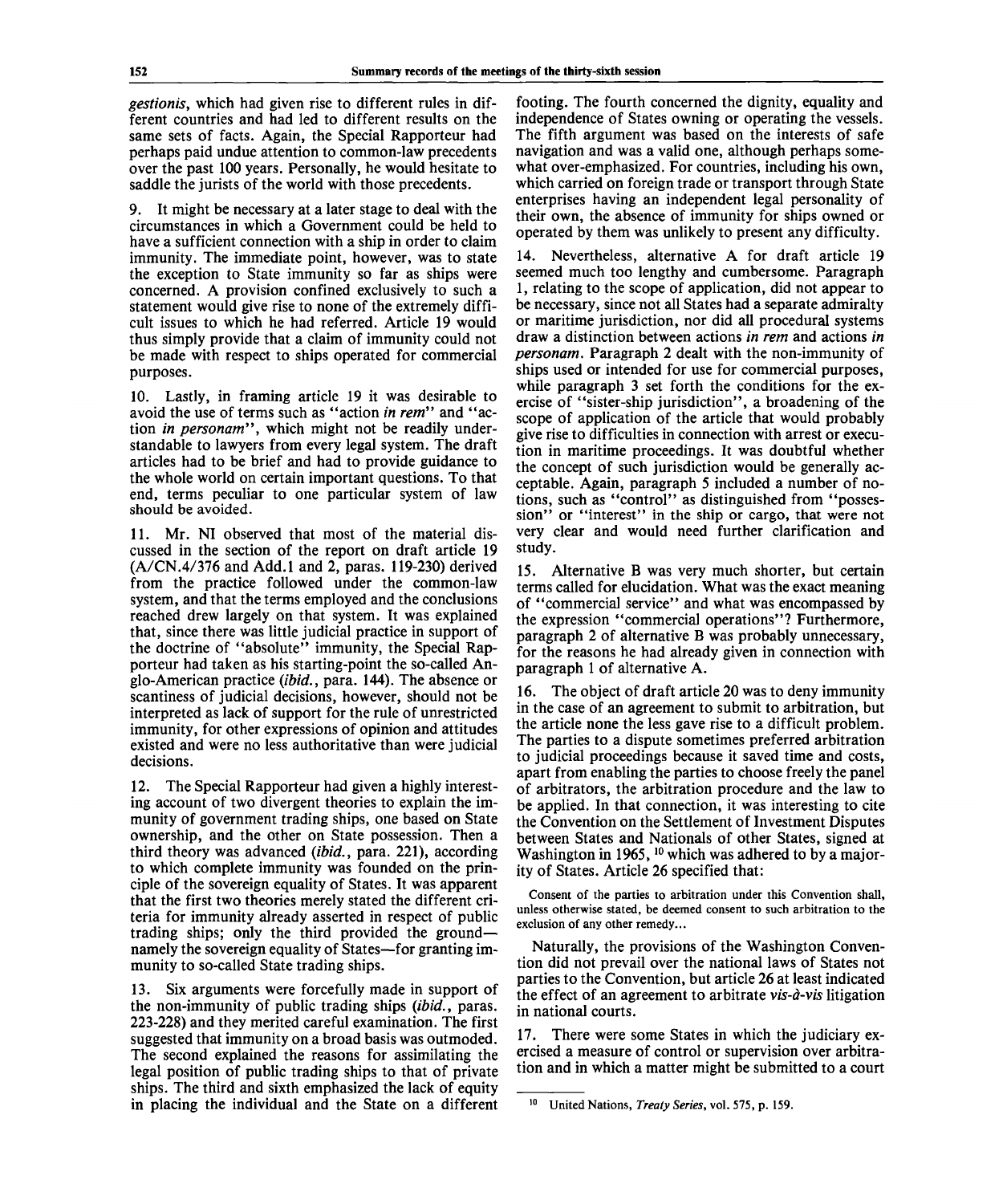for a decision on a particular point of law. Nevertheless, arbitration and adjudication by courts were two distinct procedures and, in most States, an agreement to arbitrate normally precluded the bringing of suit to a court on the same grounds, except for the purpose of invalidating the agreement. An agreement to arbitrate could on no account be taken as a presumption of waiver of immunity; otherwise, the parties would be deterred from entering into such an agreement.

18. There was little national legislation on the subject and judicial practice in support of article 20 was scanty, although the Special Rapporteur mentioned the interesting case *Maritime International Nominees Establishment* v. *Republic of Guinea (ibid.,* para. 248). The 1923 Geneva Protocol on Arbitration Clauses and the 1958 Convention on the Recognition and Enforcement of Foreign Arbitral Awards, mentioned by the Special Rapporteur *(ibid.,* paras. 252-253), seemed to confirm the validity of an agreement to submit to arbitration as being relevant to the exercise of jurisdiction by the court in that particular case. Under article II of the 1958 Convention, where an arbitration agreement existed, the court seized of a case had, at the request of any one party, to order the case to be submitted to arbitration, unless such agreement was considered void or not enforceable. Thus the agreement to submit to arbitration could only be interpreted as an impediment to the exercise of jurisdiction by the court, unless the agreement was invalid. In the circumstances, it would be extremely difficult to accept the situation as an "irresistible implication" or an "almost irrebuttable presumption" *(ibid.,* para. 255) that the State in question had waived its immunity from jurisdiction. Article 20 should not therefore find a place in the draft.

19. The Commission was reaching the end of its discussion of the articles relating to exceptions to immunity, and hence some concluding comments were in order. Immunity, founded on the sovereign equality of States, was the rule and he was fully aware of the significance of the sovereignty of the territorial State. Indeed, in a country like China, which had once been subjected to such regimes as consular jurisdiction or capitulations, territorial sovereignty and political independence were treasured above all else. When representatives of one State entered the territory of another, they must naturally abide by the laws and regulations of the host State. It was, however, equally true that, by virtue of the principle of the sovereign equality of States, one State could not sit in judgment over another State without its consent. That was especially true in States where immunity had to be claimed before the courts. An appearance before a court in another State, even if only to contest jurisdiction, was in itself tantamount to submission to the authority of the court of the other State. It was for that reason that certain States claimed immunity on the strength of the legal maxim *par inparem imperium non habet,* which was totally different from a claim of extraterritoriality or unaccountability to the local law.

20. Since immunities could be waived either expressly or by implication, disputes often arose with regard to implied waiver. In that regard, a number of presumptions had been suggested as implying consent. Presump-

tions, however, should not be far-fetched or arbitrary. For example, in theory article 16 afforded protection to both the developing and the developed countries. In practice, however, more protection was provided for developed States. The test of fairness could not be applied in a vacuum and the actual circumstances had to be taken into account. In the preparation of draft articles on a subject in which the interests of States did not always work in harmony, consideration should be given to mutual understanding and mutual accommodation. In view of the crucial character of part III of the draft, he urged members of the Commission to work patiently together in order to produce a draft that would be acceptable to all States, regardless of their legal system, from all regions of the world.

21. Mr. OGISO, noting that little judicial, practice could be cited from countries other than the United Kingdom and the United States of America, said that to the best of his knowledge the only Japanese case involving a government ship had occurred in 1954, when a Captain Kurikov, the commander of a Russian patrol boat which had entered Japanese territorial waters, had been prosecuted by a Japanese court for aiding and abetting illegal entry into Japan and had received a suspended sentence. The court had held that the status of warships was clearly established in international law, but not the status of other government ships, and hence that it was able to exercise jurisdiction. No other cases involving government ships had arisen since 1954 and Japan had subsequently become a party to the 1958 Geneva Conventions on the territorial sea and the contiguous zone and on the high seas, thereby accepting the provision regarding the status of public ships other than warships, which the Special Rapporteur discussed in his sixth report (A/CN.4/376 and Add.l and 2, paras. 208-209). In the circumstances, he did not think that the Japanese Government would have any fundamental objection to the basic proposition that the State could not claim immunity from jurisdiction in the case of a government-owned ship operated for commercial purposes.

22. He had been heartened by Mr. Quentin-Baxter's objections to some of the terms used in draft article 19, which was based largely on United Kingdom legislation. Concepts such as actions *in rem* and actions *in personam* were unknown in Japanese law, under which any action involving the operation of a ship was brought against the owner or operator of the ship. Such concepts would inevitably raise the question of the extent to which the provisions of the article could be brought into line with or incorporated into the Japanese legal system. He experienced similar difficulty with the term "admiralty proceedings", which had no equivalent in the Japanese legal system. All claims concerning the operation of a ship or damage caused by a ship were brought in the civil courts in accordance with the same procedure as that applicable to all other civil cases. Moreover, so far as he knew, those terms were not used in the 1926 Brussels Convention. In an international convention, it was necessary to use neutral wording and seek to express the basic principle clearly, without entering into too much detail or leaning unduly towards any one particular legal system.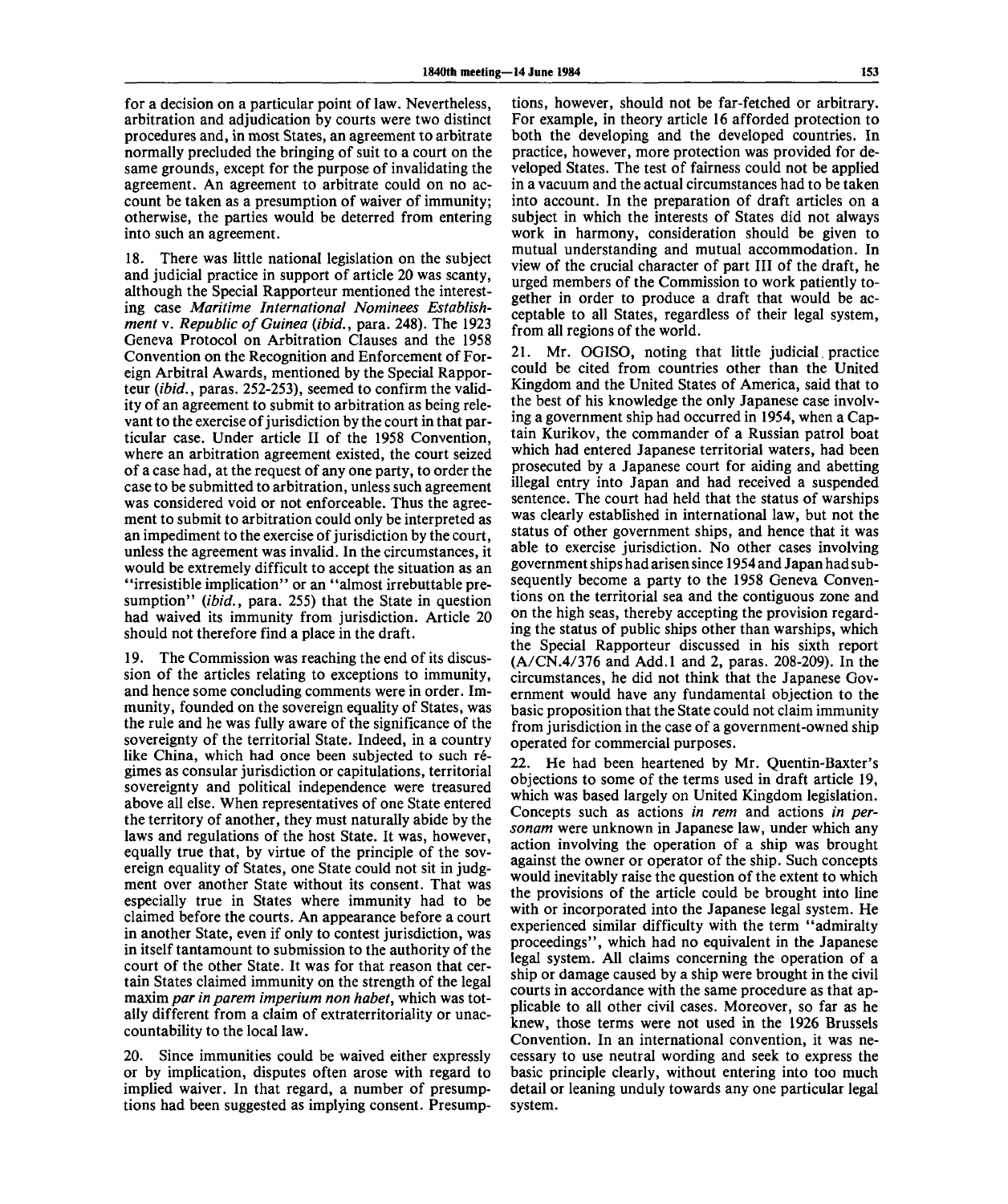23. The common-law system had made a great contribution to the development of international law and, so far as ships were concerned, much benefit was to be derived from the judicial decisions of the United Kingdom and the United States; but an international convention had to be drafted in such a way that the principles could be applied under the relevant national legislation without difficulty and without giving rise to any unnecessary discrepancies with other national legal systems. He had not discussed the matter with the Japanese judiciary, but he suspected that their initial reaction might be to ask why they should accept a copy of foreign legislation which, historically, was entirely different from their own. Given the basic agreement on the purpose of the article, such a negative response from competent national authorities would be rather disappointing.

24. Furthermore, the phrase "intended for use" appeared in both of the alternative versions of draft article 19 but was not found in the 1926 Brussels Convention; it would introduce a subjective element and tend to cloud the issue of jurisdiction unnecessarily. United Kingdom legislation had its own background and, in the absence of that background, the expression in question could cause problems and ambiguity. Consequently, unless there was a definite reason for retaining it, it should be deleted.

25. He would also be grateful to have the Special Rapporteur's view on whether the word "use" or "operation" was preferable. He believed that the word employed in the 1958 Convention on the High Seas and also in the 1926 Brussels Convention was "operated". Again, United Kingdom legislation might have some special background which justified the word "use", but he would prefer "operated".

26. In his comments on the formulation of draft article 19, the Special Rapporteur employed the word "exclusively" *(ibid.,* para. 231 *(b)).* That comment could therefore be interpreted to mean that, if a ship caused damage when in use for commercial service, an exception to immunity would apply; on the other hand, if that same ship was used for governmental service, either before or after commercial service, an exception to immunity might not apply. Personally, he considered that the notion of exclusiveness in regard to non-governmental and commercial service should be related to the point in time at which the cause of action arose, so as to make quite clear the circumstances under which an exception to immunity might apply. If that was not done, the exception to immunity might become far narrower than the Special Rapporteur had explained.

27. On the basis of his comments, he wished to suggest the following wording for article 19, with a view to assisting the Special Rapporteur:

"Unless otherwise agreed, a State cannot invoke immunity from jurisdiction in respect of claims relating to the operation of vessels owned or operated by that State for commercial purposes at the time when the cause of such claims arose."

He had avoided any detailed reference to ownership and possession in the belief that the adoption of terminology along the lines of that used in the 1926 Brussels Convention would help to simplify the draft.

28. Sir Ian SINCLAIR said that State-owned or controlled ships, whether employed in commercial or in non-commercial service, had special characteristics: they had the quality of mobility; they were a type of floating property; by their very nature, they frequently came within the territorial sea or waters of other States; they visited foreign ports; and they provided a major point of contact with the territorial State for the State that owned, controlled or operated them. Therefore it was not surprising that much of the development of the law on sovereign immunity had turned on the question whether and to what extent immunity could be invoked to bar claims arising out of the operation of seagoing vessels owned, controlled or operated by a foreign State.

29. The extensive jurisprudence of the United Kingdom in that connection was reviewed by the Special Rapporteur in his report (A/CN.4/376 and Add.l and 2, paras. 145-156) and the line of development from *The "Prins Frederik"* case (1820) through *The "Charkieh"* (1873) to *The "Parlement beige"* (1880) was well known. The Court of Appeal had granted immunity in *The "Parlement beige"* case on the ground that the ship was essentially a mail-boat and hence a public vessel employed mainly in non-commercial service. Although *The "Parlement beige"* case had been misinterpreted in later cases in United Kingdom courts, and notably in *The "Porto Alexandre"* case (1920), the Special Rapporteur was clearly right to conclude *(ibid.,* para. 150) that the principle laid down in *The "Parlement beige"* did not appear to be incompatible with the restrictive approach to immunity: that, indeed, had been the view taken by the House of Lords in 1981 in *The "I Congreso del Partido"* case.

30. Thus United Kingdom case-law had finally come down decisively in favour of the view that there was no principle of international law that required immunity to be granted to a State-owned ship employed in commercial service. Section 10 of the *State Immunity Act 1978* incorporated that qualification of the general principle of immunity, albeit in a somewhat idiosyncratic way, since it had been tailored to deal with the special peculiarities of admiralty proceedings in the United Kingdom. Clearly, however, neither he nor any other United Kingdom lawyer would wish to saddle the rest of the world with all the complexities that arose from the concept of admiralty proceedings and actions *in rem* and *in personam* that had developed over the years.

31. Thus there seemed to be a broad consensus of informed opinion in support of that particular view of the matter. He had been studying the publication entitled *Materials on Jurisdictional Immunities of States and their Property*<sup>11</sup> in order to try to form an assessment of the situation. From the replies to the Secretariat's ques-

**<sup>11</sup> United Nations publication, Sales No. E/F.81.V.10.**